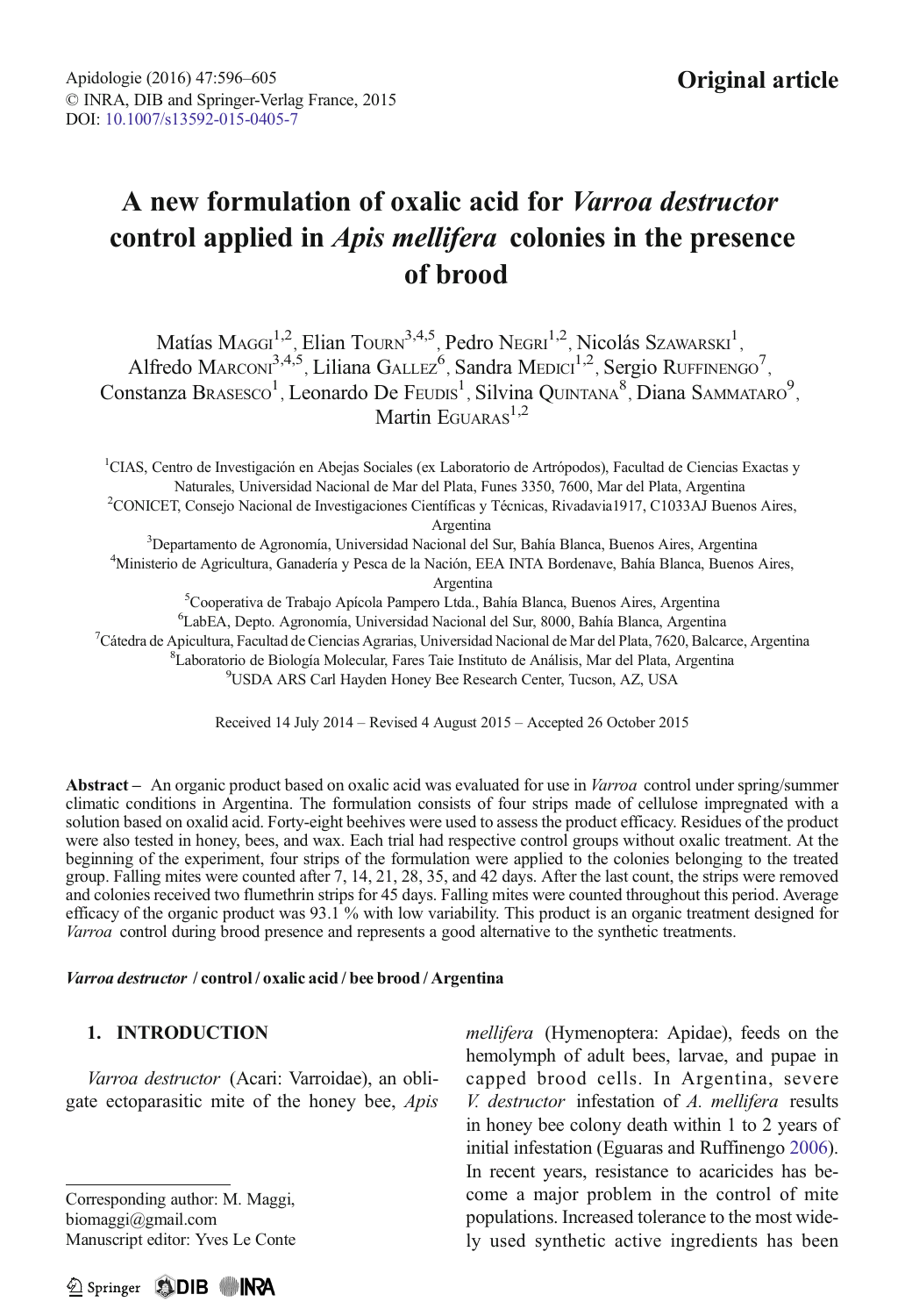observed (Maggi et al. [2010a,](#page-8-0) [2011\)](#page-8-0). Because of the resistance to acaricides, there is a renewed interest in Argentina for substances of natural origin, such as essential oils and their components or organic acids, especially formic acid and oxalic acid (Eguaras et al. [2001,](#page-8-0) [2003;](#page-8-0) Maggi et al. [2010b](#page-8-0); Ruffinengo et al. [2014\)](#page-8-0). This situation related to Varroa resistance has been observed around the world (Sammataro et al. [2005\)](#page-9-0).

Oxalic acid (OA) is widely used for controlling *V. destructor* because of its high efficacy ( $>90\%$ ) and low risk of hive contamination (Gregorc and Planinc [2001](#page-8-0), [2002](#page-8-0); Nanetti et al. [2003;](#page-8-0) Marinelli et al. [2006;](#page-8-0) Rademacher and Harz [2006](#page-8-0); Bacandritsos et al. [2007](#page-7-0)). OA is applied to colonies by spraying or trickling a solution of OA and sugar-water over the bees or by evaporating crystals with heat (Rademacher and Harz [2006\)](#page-8-0). Hovewer, most tests have been carried out during a broodless period, and have reported more than 95 % efficacy (Higes et al. [1999](#page-8-0); Charriere and Imdorf [2002](#page-8-0)). So, mite mortality after treatment with oxalic acid seems to be directly influenced by the presence of brood because oxalic acid does not kill the mites in sealed brood cells (Imdorf et al. [2003\)](#page-8-0). Several reports agree on the use of oxalic acid when no brood is present in winter (Barbero et al. [1997\)](#page-8-0). Its efficacy when brood is present is around 60 % (Charrière [1997;](#page-8-0) Rademacher and Harz [2006\)](#page-8-0). Thus, the usefulness of the acid seems limited in warm climates with a long brood rearing period.

Taking into account that oxalic acid is a suitable compound for the control of *V. destructor* in broodfree colonies during the autumn and winter period within the concept of Integrated Varroa Control, the major challenge to scientists is to develop a new formulation that can be used during permanent brood presence in colonies of A. mellifera . The main goal of this article was to evaluate the efficacy of a new formulation based on oxalic acid for when brood was present.

## 2. MATERIAL AND METHODS

Location of study. Summer field trials were carried out during March and April 2010 in the experimental apiary located near Bahía Blanca city (Buenos Aires, Argentina) and during January and February 2011 in the experimental apiary of The Charrúas Government (Downtown of Charrúas, Entre Ríos, Argentina). The average temperature recorded during this period in Bahia Blanca city was 22 °C (range 9–33 °C), and in Charrúas, the average was 31 °C (range 14–42 °C). Autumn field trials were carried out during May and June 2013, in the experimental apiary of Arthropods Laboratory (National University of Mar del Plata), near Mar del Plata city. The average temperature recorded during this period was 14 °C (range −2–20 °C).

Field trials. Forty-eight beehives were used to assess product efficacy. Three experiments were conducted to test the efficacy of a new formulation with oxalic acid (Aluen CAP) made by Cooperativa de Trabajo Apícola Pampero Ltda. In the first two trials, the treatment efficacy was assessed during the summer season: one trial was performed in Bahía Blanca (15 colonies divided in three groups of five colonies each one: a control group "A" without treatment, a second control group "B" with celulose strips embebed with glycerin and a treatment group "C" with Aluen CAP) and the other in Charrúas (19 colonies divided in two groups: one of nine (control group) and the other of ten colonies (treatment group, Aluen CAP)). In a third trial, the honey and wax was tested for any OA residues (apiary located at Mar del Plata, 14 colonies divided in two groups of 7 colonies: control and treatment groups). All colonies used during trials were previously equalized for bee population, brood area, and honey and pollen stores. Hive bottoms specially adapted for the collection of dead mites were placed in each colony. In each trial, control groups without oxalic treatment were established. Apiaries were selected based on geographic locations at least 5 km away to avoid reinfestation phenomena.

At the beginning of the experiment, the new formulation were applied to the treatment group. Aluen Cap treatment consists of four strips U-shaped. The matrix of these strips is composed of cellulose (45 cm $\times$ 3 cm $\times$ 1.5 mm); each one contains 10 g of OA mixed with 20 mL of glycerin. Each strip was placed astride on frames 2, 4, 6, and 8 of the brood chamber (Figure [1](#page-2-0)). Falling mites were counted after 7, 14, 21, 28, 35, and 42 days using the hive bottoms specially adapted for the collection of dead mites. After the last count, the strips were removed and at the same day, colonies received four flumethrin strips according to the instructions of the manufacturer (registered trade name: Flumevar®,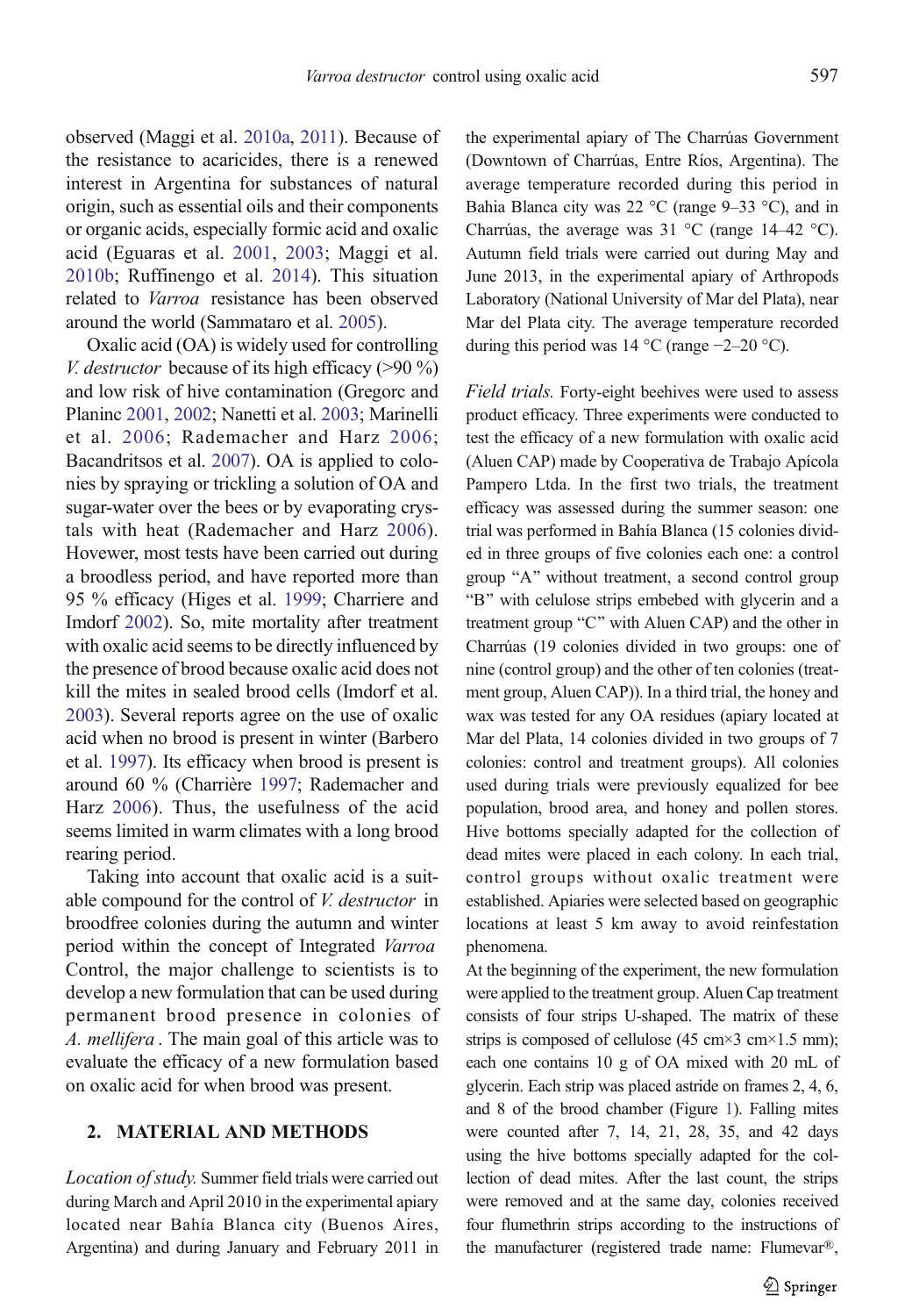<span id="page-2-0"></span>

Figure 1. The application of the new formulation Aluen CAP, an organic product containing oxalic acid in strips of cellulose and glicerine to a hive.

supplied by APILAB SA, Argentina, [http://](http://www.apilab.com/flumevarcostarica.pdf) [www.apilab.com/flumevarcostarica.pdf](http://www.apilab.com/flumevarcostarica.pdf)). No resistance phenomena to flumethrin had been reported previously in these apiaries or in the region where assays were performed. This treatment was left in the colonies for 45 days. Falling mites also were counted throughout this period.

The efficacy of oxalic acid treatment was calculated as a percentage: ((number of dead mites during oxalic acid treatment)/(number of dead mites collected during the treatment with OA and flumethrin))×100. The cumulative mite fall after oxalic acid and flumethrin treatment was assumed to be 100 %. Data on percent efficacy were analyzed by analysis of variance (ANOVA) after arcsine transformation in the case of percentages, to reduce the heterogeneity of the variance.

Colony population development. The progress of the hives treated with the oxalic acid was monitored prior to each treatment application and also 1 week after the acaricide application. As an example, at  $T<sub>0</sub>$ , the colonies were inspected and the first treatment application was applied. Any change was compared with the untreated control hives. All other conditions (weather, nourishment, and supervision) were identical. The parameters to quantify the general state of the colonies during the evaluation were as follows: number of combs fully covered with bees and open and sealed brood areas. These procedures were satisfactory to assess colony development in previous research (Maggi et al. [2013](#page-8-0); Negri et al. [2015\)](#page-8-0). All colonies were checked by visual observations for dead brood bees and queens after treatment. Data were analyzed by ANOVA to evaluate if OA treatment produces changes in the variables measured.

Oxalic acid extraction from bees, honey, and beeswax. During the autumn assay, samples of honey, bees, and wax were collected from colonies to detect possible residues generated by oxalic acid treatment. The bees were analyzed as a whole. Samples of each colony were taken prior the oxalic treatment application (control, timepoint  $T_0$ ) and 42 days after it (timepoint  $T_2$ ). Samples were collected according to the protocol of the European Working Group (2001) and were stored at −80 °C until analysis. Ten grams of sample was then diluted with 80 % ethanol. Beeswax sampled was heated in a water bath  $62\pm2$  °C for 15 min); the samples had been previously acidified with 100 μL of pure HCl (Merck®). Tubes were shaken vigorously for 1 min. An aliquot of 50 μL was placed in a 2-mL vial and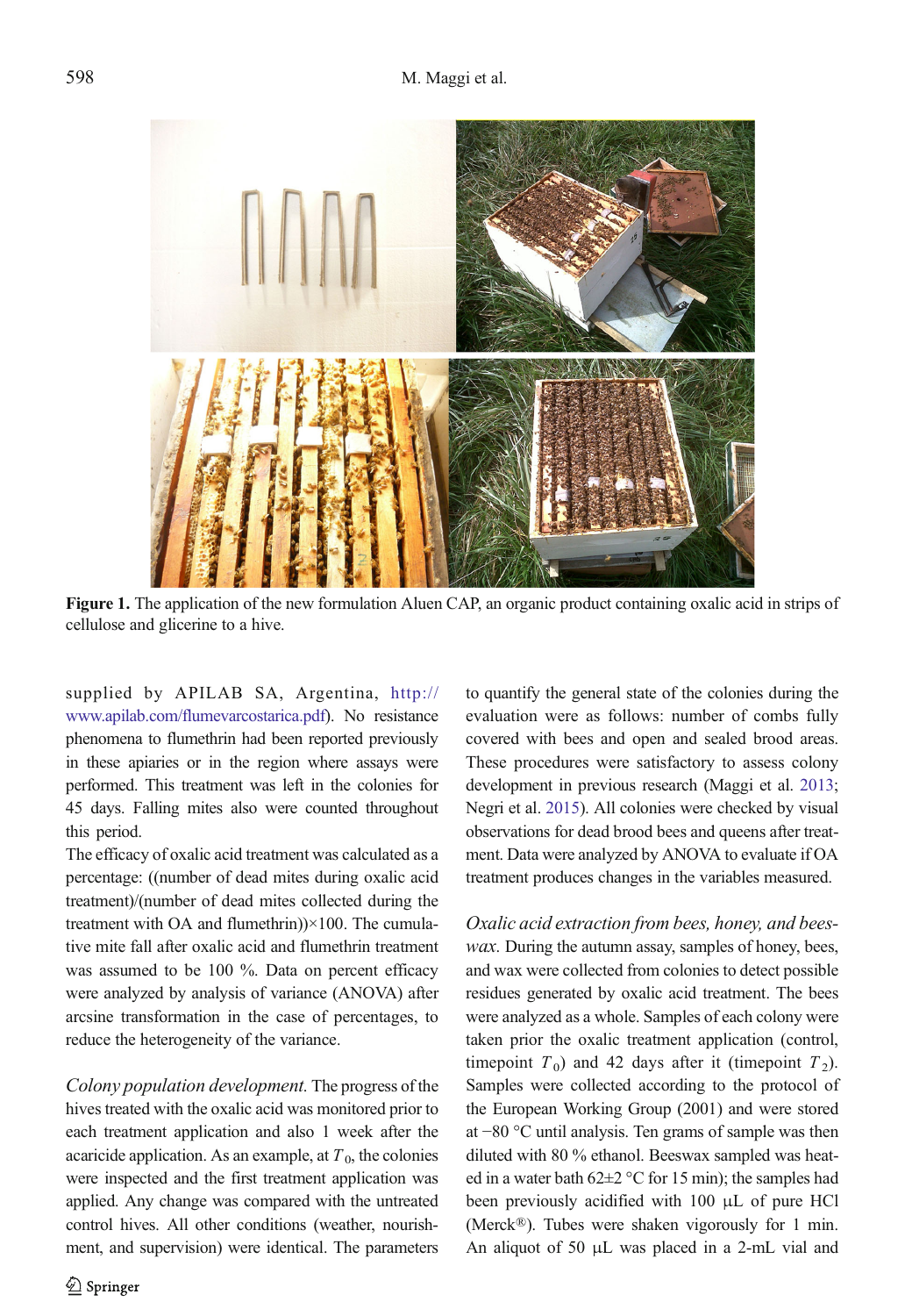evaporated until dried, using a nitrogen stream. The extract was resuspended in 1 mL of ethanol: acid solution. Vials were placed in incubator at  $50\pm2$  °C for 5 h.

GF-FID analysis. A gas chromatograph HP 6890 with a FID detector and an autosampler for 100 samples was used. For GF-FID analysis, an Austosampler Agilent 7683 was used. The injector conditions were: temperature, 100 °C; pressure, 12.45 p.s.i.; split ratio, 10:1; and gas saver, 20 mL/min. An Agilent Column (30 m $\times$ 0.25 m $\times$ 0.25 µm HP-5MS Ultra Inerte (p/n 19091S-433UI)) was employed using Helium 5.0 (Praxair) in constant pressure mode (flow, 1 mL/min; oven temperature, 50 ° C; injection volume, 1  $\mu$ L; detector: FID: temperature, 250 °C) as gas carrier. The average recovery of the oxalic acid ranged from 87 to 110 %, and detection limits were honey: detection limit, 0.5 mg/kg–quantification limit, 1 mg/kg; wax: detection limit, 1.5 mg/kg–quantification limit, 12 mg/kg; bees: detection limit, 0.8 mg/kg–quantification limit, 2 mg/kg. Data were analyzed by ANOVA to evaluate if OA treatment produces changes in the variables measured.

# 3. RESULTS

Efficacy. The efficacy of the treatment in Varroa control was determined by comparing the number of falling mites recorded during the oxalic acid treatment period with the total number of falling mites recorded during the whole trial (including the flumethrin treatment). Results are presented in Table [I](#page-4-0). The average final efficacy in colonies treated with the new oxalic acid formulation was 94 % (in the experimental apiary located near to Charrúas dowtown, summer trial), 92.7 % (in experimental apiary placed near to Bahia Blanca city, summer trial) and 92.8 % (in experimental apiary placed near to Mar del Plata city, autumn trial). Final efficacy of the OA treatment had significant differences to the control  $(P<0.05)$ . All trials had a low variability in the final efficacy (range between 85.9±98.8 %). The highest mortality for the three assays was recorded during the first 22 days, with an average partial efficacy of 74.4 %.

Effects on colony population Colony population parameters before and after treatment are shown

in Table [II.](#page-6-0) For summer trials, treated colonies (oxalic acid treatment) finished with an average of 4.5 brood combs and 8.2 frames of bees. In the autumn trial, colonies finished with 3.2 combs covered with brood (open+sealed brood) and 8 frames covered with adult bees. Adverse effects on the colonies (dead bee brood or queens) were not detected during and after treatment. Adverse effects on the bee populations were not detected in the treated colonies in all three trials  $(P>0.05)$ .

Oxalic acid detection from bees, honey and beeswax. Table [III](#page-7-0) summarizes the measurements of oxalic acid in all samples taken before and after treatment. The natural oxalic acid content varied between 2.5 and 33.8 mg/kg. There was no increase in oxalic acid content of honey, wax, and bees after treatments, in all three trials  $(P>0.05)$ . All samples of bees and beeswax were negative before and after the OA treatment.

## 4. DISCUSSION

The new formulation with oxalic acid as the active ingredient, presents some advantages over the current methods of organic acid treatments. Polymer-cellulose matrices not only have all the benefits of the oxalic acid liquid treatments but also delay the release of OA so that it can remain longer in the colony (Eguaras et al. [2003](#page-8-0)). This reduces the number of visits to apiaries to reapply OA treatments. In this study, we report a new formulation based on oxalic acid with high acaricide activity against V. destructor. However, taking into account that mite fall was registered with hive bottom specially adapted, the estimated efficacy results not exclusively from the application of the test medication but also from a combinatory effect (natural mite mortality). Nonetheless, strong differences were detected with the control group, demonstrating an excellent acaricide activity of the new treatment.

Other research has demonstrated that good efficacy has been obtained using at least three applications of liquid oxalic acid per colony. In other cases, three or more applications were not enough for effective Varroa control (Rademacher and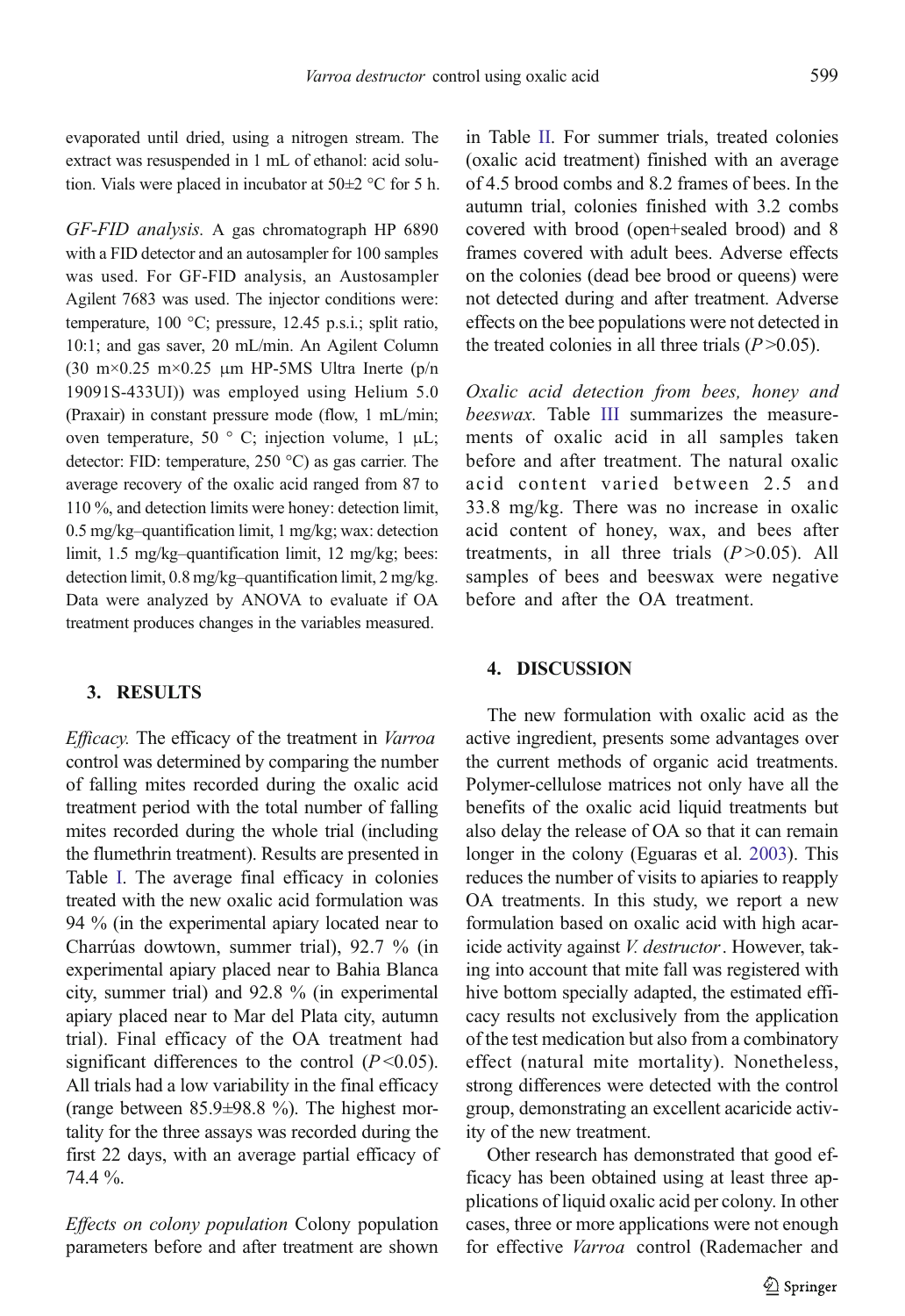<span id="page-4-0"></span>

| Trial                | Treatment          | Colony          |                                                                                    |                 |                 | No. of falling mites with treatment at day |                               |                          | Total                | No. of falling                | Efficacy of        | Mean efficacy of |
|----------------------|--------------------|-----------------|------------------------------------------------------------------------------------|-----------------|-----------------|--------------------------------------------|-------------------------------|--------------------------|----------------------|-------------------------------|--------------------|------------------|
|                      |                    |                 | $\overline{C}$                                                                     | $\overline{1}$  | $\overline{21}$ | 28                                         | 35                            | 42                       |                      | shock treatment<br>mites with | formulation<br>(%) | formulation (%)  |
| Summer trial         | Oxalic acid        |                 |                                                                                    | $\circ$         |                 |                                            |                               |                          | 125                  |                               | 89.3               | 92.7             |
| (Bahia Blanca        | formulation        | $\sim$          | 395                                                                                | 852             | 56<br>872       | $\frac{8}{212}$                            | 777                           | 18 <sub>52</sub>         | 2460                 | 15                            | 98.4               |                  |
| 2010)                |                    | $\epsilon$      | 55                                                                                 | 97              | 123             | 89                                         |                               | $80\,$                   | 538                  | $\ddot{4}$                    | 92.4               |                  |
|                      |                    | 4               | 211                                                                                | 228             | 221             | $\overline{4}$                             | 68                            | 54                       | 826                  | 65                            | 92.7               |                  |
|                      |                    | $\sigma$        | 107                                                                                | $30\,$          | 97              | 139                                        | $86\,$                        | $\overline{10}$          | 469                  | 61                            | 88.5               |                  |
|                      | Control I (strips  | $\circ$ $\sim$  | $\circ$ $\circ$                                                                    | 4               | $\infty$        | $\epsilon$                                 | $\circ$ 13                    | $\circ$ 4                | $\overline{5}$ 4     | 42                            | 22.2<br>47.3       | 20.6             |
|                      | with glicerine)    |                 |                                                                                    | $\circ$         |                 | $\equiv$                                   |                               |                          |                      | $\overline{49}$               |                    |                  |
|                      |                    |                 | $\overline{a}$                                                                     | $\sim$          |                 | $\circ$                                    |                               | $\circ$                  |                      | 164                           | 2.9                |                  |
|                      |                    | $\mathbf{z}$    | $\overline{2}$                                                                     | $\sim$          |                 | $\sim$                                     | $\circ$ $\circ$               |                          |                      | 106                           | 26.4               |                  |
|                      |                    |                 |                                                                                    | $\sim$          |                 | $\circ$                                    | $\circ$                       | $16$ m n $6$             | 5872                 | 169                           | 3.9                |                  |
|                      | Control II (strips | $\equiv$        | $\circ$ $\circ$                                                                    | $\circ$         |                 |                                            | $\overline{r}$ 4              |                          |                      | 57                            | 23                 | 28.9             |
|                      | without glicerine) | $\overline{c}$  |                                                                                    |                 | 40              | $\sim$ 0 0                                 |                               |                          |                      |                               | 12.5               |                  |
|                      |                    | $\mathbf{r}$    |                                                                                    | $\circ$         |                 |                                            | $\circ$                       | $\overline{10}$          | 13                   | $\mbox{6}$                    | 17.8               |                  |
|                      |                    | $\overline{1}$  |                                                                                    | $\sim$          | $\infty$        | $\circ$                                    |                               | 18                       | 51                   | 142                           | 26.4               |                  |
|                      |                    | 15              | $\begin{array}{c} \n\alpha & \alpha \neq 0 \\ \alpha & \alpha \neq 0\n\end{array}$ | $\infty$        | $\equiv$        | $\circ$                                    | $2\,$ $\sim$ $1\,$ $\sim$ $0$ | 74                       | 133                  | $\mathcal{L}$                 | 64.9               |                  |
| Summer trial         | Oxalic acid        | $\overline{16}$ |                                                                                    | 185             | $\overline{4}$  | 4                                          |                               |                          | 403                  | $\overline{21}$               | 95                 | 94               |
| (Charrúas, Bahia     | formulation        | 17              |                                                                                    | 282             | 46              | $\overline{4}$                             |                               | $\overline{\phantom{0}}$ | 343                  | $\overline{1}$                | 96.1               |                  |
| <b>Blanca 2011</b> ) |                    | 18              | $\infty$                                                                           | 695             | 595             |                                            | m, m                          | $\sim$                   | 1,319                | 16                            | 98.8               |                  |
|                      |                    | $\overline{19}$ | 19                                                                                 | 186             | 112             |                                            |                               | $\overline{4}$           | 342                  |                               | 99.7               |                  |
|                      |                    | $\overline{c}$  | 367                                                                                | $\circ$         |                 | $\circ$                                    | $\sim$                        | $\sim$                   | 376                  | 15                            | 96.1               |                  |
|                      |                    | $\overline{c}$  | $\circ$                                                                            | 915             | 348             | $\overline{4}$                             |                               | $\sim$                   | 1,307                | $\circ$                       | $100\,$            |                  |
|                      |                    | $\overline{c}$  | $88\,$                                                                             | 620             | 340             | 815                                        | 253                           | 221                      | 2,337                | $\sqrt{2}$                    | 56                 |                  |
|                      |                    | 23              | 42                                                                                 | 42              | 93              | $2 - 2$                                    |                               |                          | 183                  | 20                            | 90.1               |                  |
|                      |                    | $\overline{z}$  | 26                                                                                 | $\overline{10}$ | 33              |                                            | m, m, m                       | $\circ$                  | $\overline{73}$      | 23                            | 76                 |                  |
|                      |                    | 25              | 46                                                                                 | 67              | $\overline{4}$  |                                            |                               | $\circ$                  | 189                  | $18\,$                        | 91.3               |                  |
|                      | Untreated          | $26$<br>27      | $\frac{8}{20}$                                                                     | $\frac{4}{9}$   | $\infty$        |                                            | $10 \n13$                     |                          | $\overline{4}$<br>51 | 2032<br>1295                  | $1.9$<br>3.8       | 52               |
|                      |                    |                 |                                                                                    |                 |                 |                                            |                               |                          |                      |                               |                    |                  |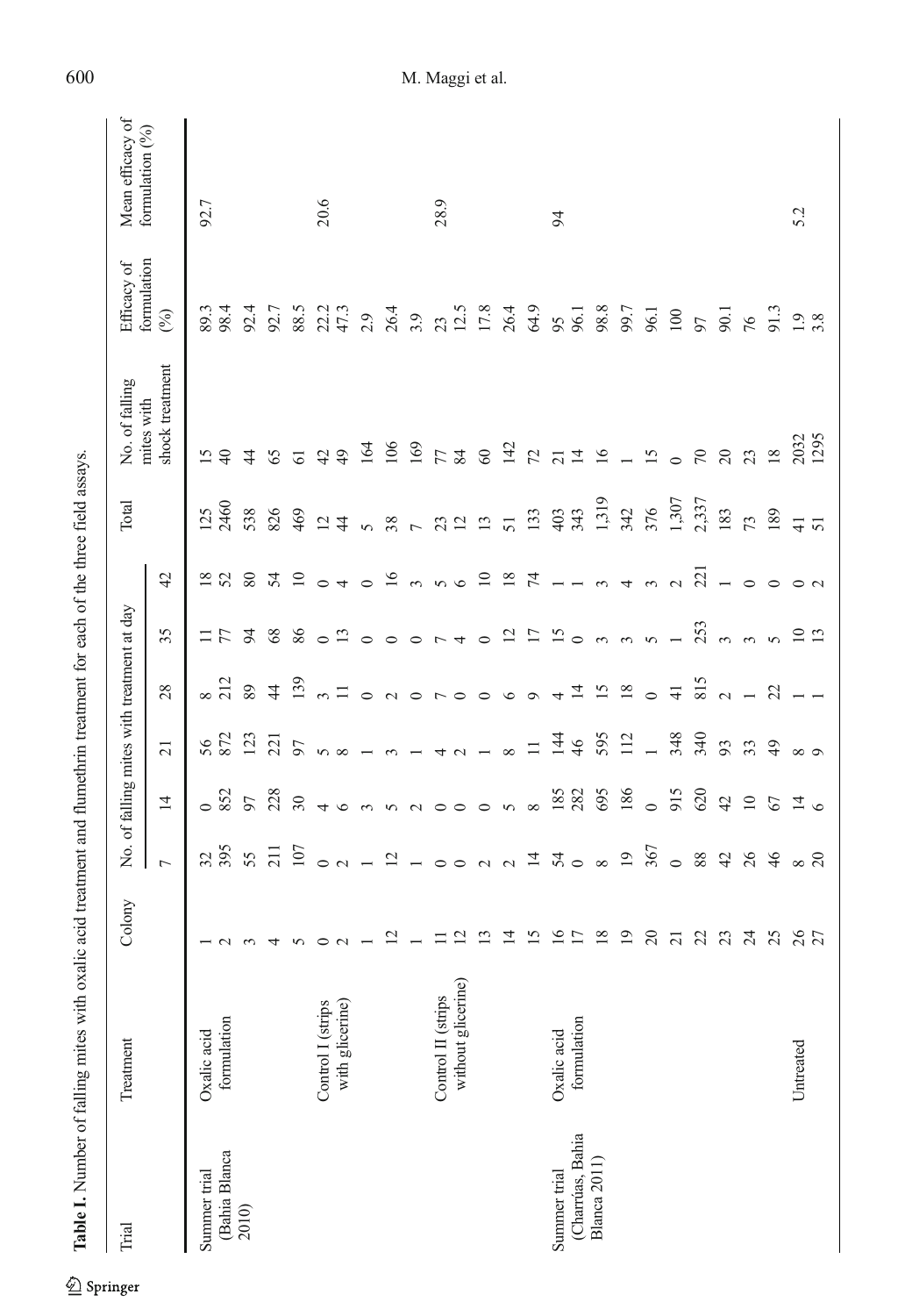| Table I (continued)                     |             |                 |                 |                                            |                 |                |                 |               |                   |                               |                              |                   |
|-----------------------------------------|-------------|-----------------|-----------------|--------------------------------------------|-----------------|----------------|-----------------|---------------|-------------------|-------------------------------|------------------------------|-------------------|
| Trial                                   | Treatment   | Colony          |                 | No. of falling mites with treatment at day |                 |                |                 |               | Total             | No. of falling                | Efficacy of                  | Mean efficacy of  |
|                                         |             |                 | $\overline{ }$  | $\overline{4}$                             | $\overline{21}$ | 28             | 35              | 42            |                   | shock treatment<br>mites with | formulation<br>$\mathcal{E}$ | formulation $(%)$ |
|                                         |             | 28              | $\overline{16}$ | $\epsilon$                                 |                 |                | $\circ$         | $\sim$        | 22                | 592                           | 3.6                          |                   |
|                                         |             | 29              | ${\cal C}$      | 5                                          | $\circ$         | $\sim$         | $\circ$         |               | 76                | 1920                          | $3.8\,$                      |                   |
|                                         |             | $\overline{31}$ | $\overline{a}$  | $\circ$                                    | $\mathbf{\sim}$ |                |                 |               | $\overline{17}$   | 121                           | 12.3                         |                   |
|                                         |             | 32              | $\overline{c}$  | Ξ                                          | 4               | 5              | 16              |               | 57                | 897                           | 5.97                         |                   |
|                                         |             | 33              | 54              | $\circ$                                    | 20              | $\circ$        | $\infty$        |               | $\mathcal{S}$     | 1120                          | 7.5                          |                   |
|                                         |             | 34              | $\infty$        |                                            | $\circ$         | $\circ$        | $\sim$          |               | 26                | 796                           | 3.1                          |                   |
|                                         |             | 35              | 28              | $\circ$                                    | ${}^{\infty}$   |                | $\Xi$           |               | 66                | 1234                          | 5.1                          |                   |
|                                         | Oxalic acid |                 |                 | 48                                         |                 |                | $\circ$         |               |                   | $\circ$                       |                              | 92.8              |
| Autumn trial<br>(Mar del Plata<br>2013) | formulation | 36              | $34 \\ 120$     | 106                                        | 27              |                | $\circ$         | ○             | $\frac{110}{251}$ | 21                            | 92.4<br>92.2                 |                   |
|                                         |             | 38              | 56              | 214                                        | 56              |                | $\mathbf{\sim}$ | ⊂             | 328               | $\mathbf{13}$                 | 96.1                         |                   |
|                                         |             | 39              | $\overline{2}$  | 47                                         | 22              |                | $\circ$         | $\circ$       | 83                |                               | 98.8                         |                   |
|                                         |             | $\overline{4}$  | 87              | 119                                        | $\overline{17}$ |                |                 | $\mathcal{L}$ | 227               | 42                            | 84.3                         |                   |
|                                         |             | $\frac{1}{4}$   | $\overline{c}$  | 42                                         | $\sim$          |                | 4               | $\mathbf{C}$  | $\overline{71}$   |                               | 95.9                         |                   |
|                                         |             | 42              | $\pm$           | $\overline{c}$                             | $\circ$         |                | 0               | $\circ$       | $\mathcal{O}$     |                               | 89.8                         |                   |
|                                         | Untreated   | 43              |                 |                                            | $\circ$         |                | $\mathcal{L}$   | $\circ$       | $\sim$ 0          | 246                           |                              | 13.7              |
|                                         |             | $\ddot{4}$      |                 |                                            | $\circ$         |                | 4               |               |                   | 326                           | $2.7$<br>$1.8$               |                   |
|                                         |             | 45              |                 | $\circ$                                    |                 | $\sigma$       | $\circ$         | ᅌ             | $\overline{10}$   | 128                           | 7.2                          |                   |
|                                         |             | $\overline{40}$ |                 |                                            | r               | $\sim$         | $\circ$         | $\mathbf{C}$  | $\Box$            | 147                           | 6.9                          |                   |
|                                         |             | 446             | $\mathbf 2$     | ${}^{\circ}$                               | $\sim$          | $\overline{5}$ | $\mathbf{C}$    | ○             | 27                | 56                            | 32.5                         |                   |
|                                         |             | 47              | $\sim$          |                                            | 4               | $\circ$        | $\circ$         | $\circ$       | $\infty$          | 16                            | 33.3                         |                   |
|                                         |             | 48              |                 |                                            |                 | $\circ$        |                 |               | $\overline{c}$    | $\overline{9}$                | 11.6                         |                   |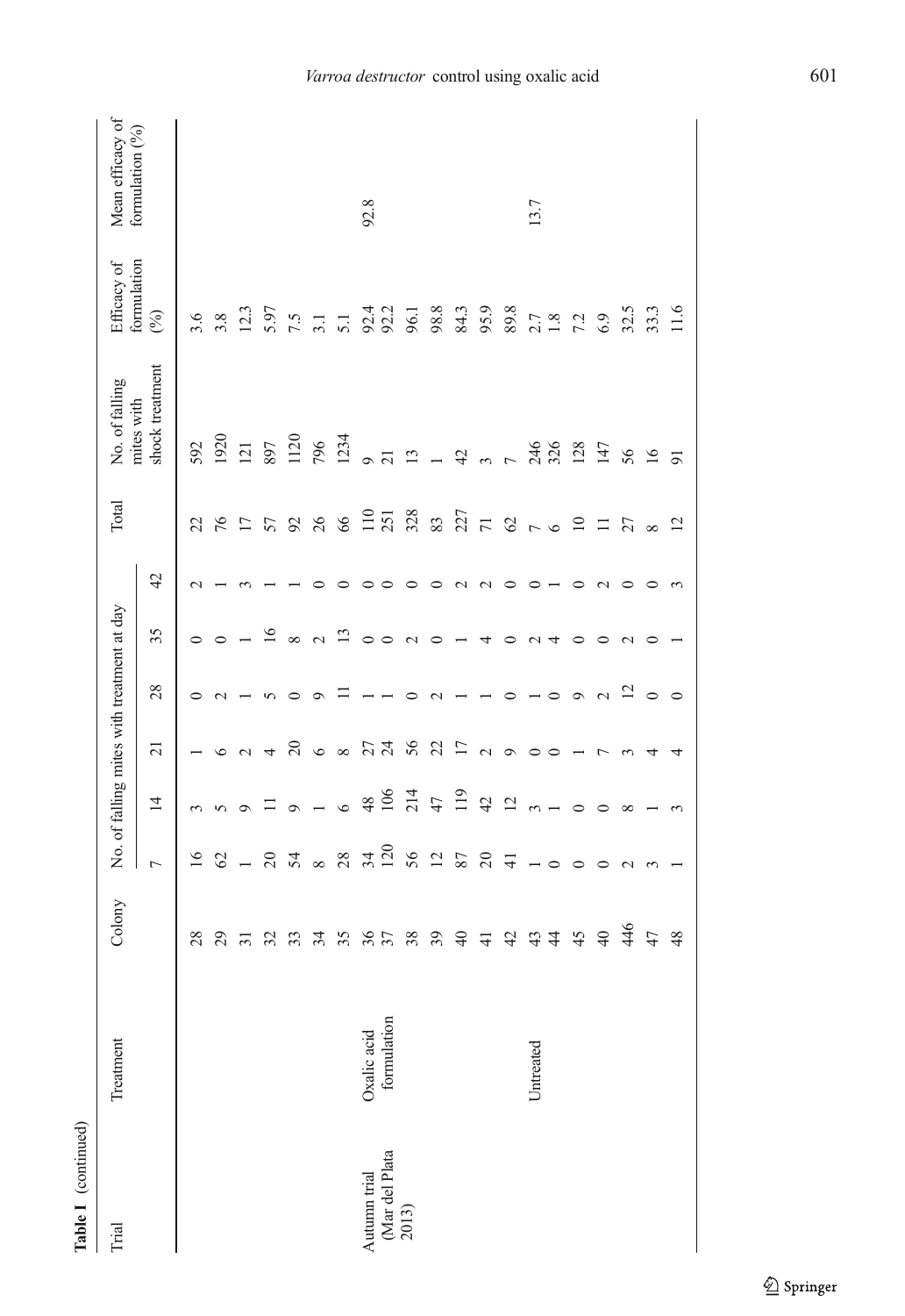<span id="page-6-0"></span>

| Colony population       | Freatment                   | Apiary I (Bahía Blanca) |                    | Apiary II (Charrúas, Entre Ríos) |                     | Apiary III (Mar del Plata) |                  |
|-------------------------|-----------------------------|-------------------------|--------------------|----------------------------------|---------------------|----------------------------|------------------|
| parameter               |                             | Before treatment        | After treatment    | Before treatment                 | After treatment     | Before treatment           | After treatment  |
| Number of combs covered | న                           | $9.8a \pm 0.4$ (5)      | $8.6a \pm 0.4(5)$  | $3.4a \pm 2.2$ (10)              | $.9a\pm2.1(10)$     | $8.7a \pm 1.2(7)$          | $8a \pm 0.5$ (7) |
| with adult bees         | Control                     | $9.8a \pm 0.4(10)$      | $8.8a \pm 0.4(10)$ | $7.4b \pm 1.6(9)$                | 4b±1.7 (9)          | $2a+0.4(7)$                | $8.6a + 0.2(7)$  |
| Jumber of combs covered | $\mathfrak{S}$              | $6.4c \pm 2(5)$         | $2.9d \pm 2(5)$    | $4.6d \pm 1.4(10)$               | $4.7d \pm 1.8$ (10) | $4.6d \pm 0.8$ (7)         | $3.2d + 0.4(7)$  |
| with brood              | $\mathop{\mathrm{Control}}$ | $0.86 + 2.4(10)$        | 4.1d±1.7(10)       | $4.8d \pm 1.3(9)$                | $(d+1)$ $(9)$       | 4.7d±0.3 (7)               | $1d\pm0.3$ (7)   |
|                         |                             |                         |                    |                                  |                     |                            |                  |

Mean±standard deviations. The number of colony sampled are enclosed in parentheses. Uppercase (a–d) letters indicate statistical differences among treatments (t test, P <0.05)

Mean±standard deviations. The number of colony sampled are enclosed in parentheses. Uppercase (a-d) letters indicate statistical differences among treatments (t test,  $P \le 0.05$ )

Harz [2006](#page-8-0)). Also, during the summer season, the efficacy obtained by liquid treatments is reduced as oxalic acid does not kill the mites in sealed brood cells. In addition, Hatjina and Haristos [\(2005\)](#page-8-0) have shown a detrimental effect on brood development plus low effectiveness using the trickling method of OA when open brood is present. They suggest that this method is not as safe as has been reported in the past.

Marinelli et al. [\(2006\)](#page-8-0) evaluated the efficacy of cellulose strips with oxalic acid in comparison with other oxalic acid treatments (trickling and vaporization methods). In spring trials, the effectiveness of the cellulose strips was not statistically different from the natural fall of *Varroa* . Similarly, the autumn trials had the same results. However, when spraying, trickling, and vaporizing oxalic acid, good control of Varroa was seen in central Italy. They conclude that the unsatisfactory efficacy of cellulose strips versus the good control results of trickling and vaporization could be explained by the high acidity of the oxalic acid water solutions. A pH around 1 may be responsible for the best oxalic acid activity against the mites. Here, we show that one application of the Aluen Cap formulations is enough to have good mite control even with the presence of bee brood. In this study, the oxalic acid formulation had a high efficacy and it was possible to keep low Varroa prevalence indices in the colonies. The matrix of the OA strip may help to keep an adequate acid concentration inside the colonies for a long time (42 days). In addition, the combination of glycerin with AO could help to maintain the drug for a longer time inside the beehive and consequently with mites (including those that are emerging from brood cells). As it was reported by Segur and Oberstar [\(1951\)](#page-9-0), glycerin possesses a high viscosity. This chemical property would help to disseminate the acid among bees during a longer time in comparison with other strip formulations without glycerin, increasing its efficacy (these hypotheses should be examined in later studies). During the season when this work was done, the temperature range was  $-2-42$  °C, and in the three trials, there were no problems with the higher temperatures in the colonies.

This new product offers a good alternative for Varroa control as it does not have the two most

Table II.

Colony population parameters before and after treatment for the three trials.

Table II. Colony population parameters before and after treatment for the three trials.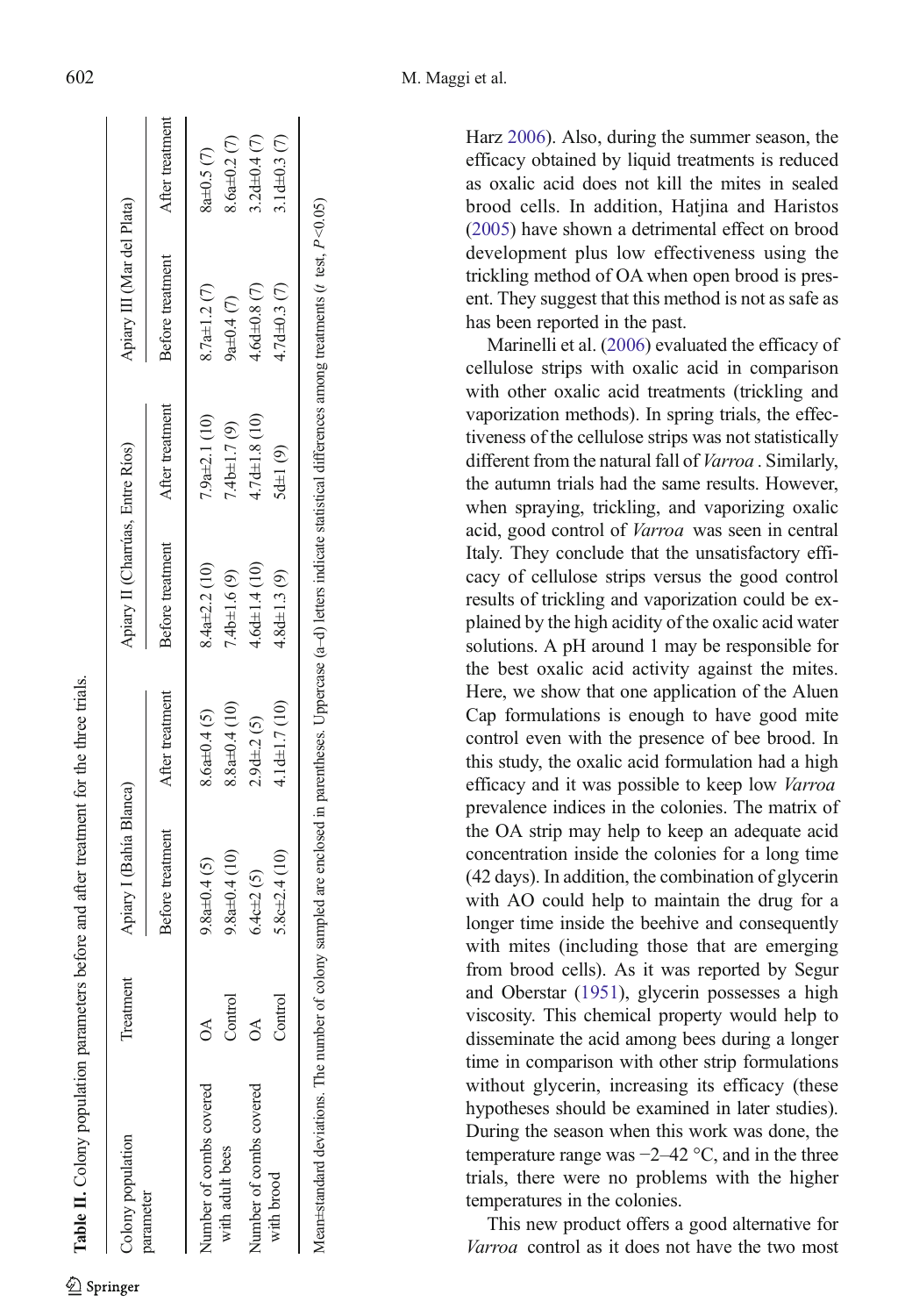| Treatment | Matrix      | Before treatment      | After treatment             |
|-----------|-------------|-----------------------|-----------------------------|
| Control   | Wax         | 0(7)                  | 0(7)                        |
|           | <b>Bees</b> | 0(7)                  | 0(7)                        |
|           | Honey       | $14.2^b \pm 11.6$ (7) | $25.6^{\circ} \pm 12.5$ (7) |
| <b>OA</b> | Wax         | 0(7)                  | 0(7)                        |
|           | <b>Bees</b> | 0(7)                  | 0(7)                        |
|           | Honey       | $7.5^a \pm 5.2$ (7)   | $17.3^b \pm 15(7)$          |

<span id="page-7-0"></span>Table III. Oxalic acid residues in wax, bees and honey after treatment.

Mean±standard deviations (SD) and number of samples (n ). Honey: detection limit, 0.5 mg/kg–quantification limit, 1 mg/kg; wax detection limit, 1.5 mg/kg–quantification limit, 12 mg/kg; bees: detection limit, 0.8 mg/kg–quantification limit, 2 mg/kg. Uppercase letters (a–c) indicate statistical differences among treatments ( $t$  test,  $P \le 0.05$ )

frequent disadvantages of organic products used for mite control. First, it is easy to use, safe for beekeepers, and presents low variability between colonies in its efficacy. Second, it does not present a risk to colony development and so it can be used to safely reduce the damage done by Varroa mites even during the summer season.

In Argentina (as in many other parts of the world), the use of synthetic acaricides is being restricted due to the emergence of resistant mite populations (Maggi et al. [2009](#page-8-0), [2010a](#page-8-0), [2011](#page-8-0); Sammataro et al. [2005\)](#page-9-0), as well as honey and wax contamination (Bogdanov et al. [2003](#page-8-0); Wallner [1999;](#page-9-0) Medici et al. [2015](#page-8-0)). Oxalic acid is a natural constituent of honey; values between 8 and 17,000 mg/kg have been found in different honeys (Mutinelli et al. [1997;](#page-8-0) Bernardini and Gardi [2001](#page-8-0); Bogdanov et al. [2002\)](#page-8-0).

Most vegetables contain much higher amounts of oxalic acid than honey so the total daily intake is negligible. Thus, from a nutritional point of view, oxalic acid should, like formic acid, also have a generally recognized as safe (GRAS) status. Moreover, no significant residues are expected after oxalic acid treatments as demonstrated in our research. Indeed, there is no risk of honey residues after all types of oxalic acid treatments (Radetzki [1994](#page-8-0); Mutinelli et al. [1997;](#page-8-0) Del Nozal et al. [2000;](#page-8-0) Bernardini and Gardi [2001;](#page-8-0) Radetzki and Barmann [2001;](#page-8-0) Bogdanov et al. [2002](#page-8-0)).

Spraying and trickling of oxalic acid are accepted for use against *V. destructor* in most European countries and are widely used by beekeepers throughout Europe (Charriere and Imdorf [2002](#page-8-0)). This new formulation is not dangerous for the user or for the bee colony. Thus, Aluen CAP could be a valid alternative for Varroa mite control.

### ACKNOWLEDGMENTS

The authors would like to thank the Universidad Nacional de Mar del Plata (UNMDP) and Consejo Nacional de Investigaciones Científicas y Técnicas (CONICET). This research was supported by a grant of ANPCyT, PICT 2011 to M.M.

Une nouvelle formulation de l'acide oxalique appliquée dans les colonies d'Apis mellifera pour lutter contre Varroa destructor, en présence du couvain

Acari / lutte antiparasitaire / couvain d'abeille / Argentine

Eine neue Oxalsäure-Formulierung zur Bekämpfung von Varroa destructor in Völkern von Apis mellifera mit Brut

Varroa destructor / Bekämpfung / Oxalsäure / Bienenbrut / Argentinien

## REFERENCES

Bacandritsos, N., Papanastasiou, I., Saitanis, C., Nanetti, A., Roinioti, E. (2007) Efficacy of repeated trickle applications of oxalic acid in syrup for varroosis control in Apis mellifera : Influence of meteorological conditions and presence of brood. Vet. Parasitol. 148 , 174–178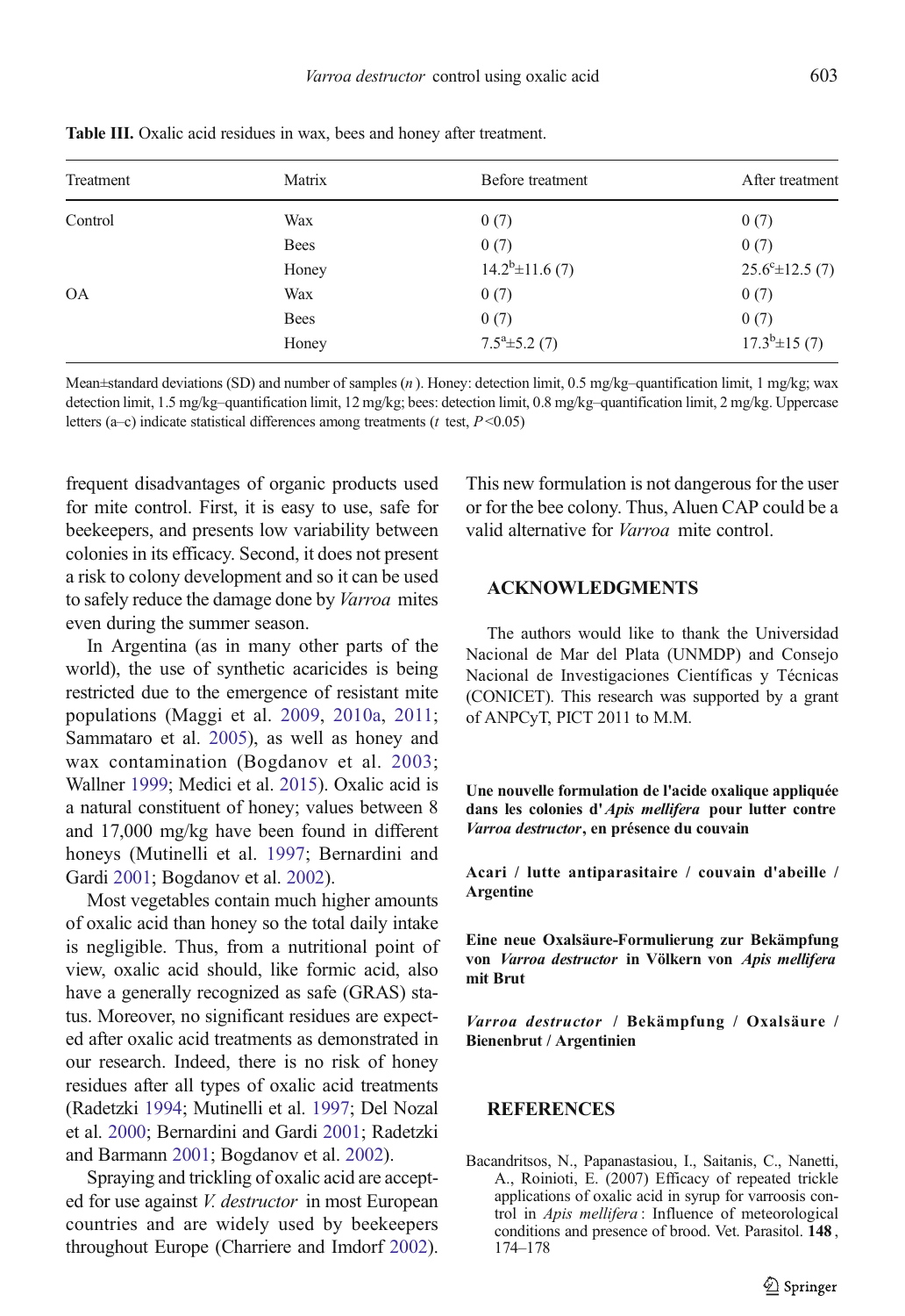- <span id="page-8-0"></span>Barbero, R., Panella, F., Bonizzoni, L. (1997) Ácido oxálico y el tratamiento de limpieza radical de otoñoinvierno. Vida Apícola 85 , 8–13
- Bernardini, M., Gardi, T. (2001) Influence of acaricide treatments for Varroa control on the quality of honey and beeswax. Apitalia 28 (7–8), 21–24
- Bogdanov, S., Charriere, J., Imdorf, A., Kilcheman, V., Fluri, P. (2002) Determination of residues in honey after treatments under field conditions with formic and oxalic acid. Apidologie 33 (4), 399– 409
- Bogdanov, S., Kilchenmann, V., Butikofer, U. (2003) Determination of acaricide residues in beeswax: Collaborative study. Apiacta 38 (3), 235–245
- Charrière, J.D. (1997) Potentiel et limites de l'emploi des acides organiques. Sanitaire 161 , 219–227
- Charrière, J.D., Imdorf, A. (2002) Oxalic acid treatment by trickling against Varroa destructor: recommendations for use in central Europe and under temperate climate conditions. Bee World 83 $(2)$ , 51–60
- Del Nozal, M., Bernal, J., Diego, J., Gomez, L., Ruiz, J., Higes, M. (2000) Determination of oxalate, sulfate and nitrate in honey and honeydew by ion-chromatography. J. Chromat. A 881 , 629– 638
- Eguaras, M., Ruffinengo, S. (2006) Estrategias para el control de Varroa . Ed. Martin, Mar del Plata.
- Eguaras, M., del Hoyo, M., Palacio, A., Ruffinengo, S., Bedascarrasbure, E. (2001) A new product with formic acid for Varroa jacobsoni control. I Efficacy. J. Vet. Med., (Series b), 48 , 11–14
- Eguaras, M., Palacio, A., Faverin, C., Basualdo, M., Del Hoyo, M., Velis, G., Bedascarrasbure, E. (2003) Efficacy of formic acid in gel for Varroa control in *Apis mellifera* : importance of the dispenser position inside the hive. Vet. Parasitol. 111 , 241–245
- Gregorc, A., Planinc, I. (2001) Acaricidal effect of oxalic acid in honeybee (Apis mellifera ) colonies. Apidologie 32 , 333–340
- Gregorc, A., Planinc, I. (2002) The control of Varroa destructor using oxalic acid. Vet. J 163, 306-310
- Hatjina, F., Haristos, L. (2005) Indirect effects of oxalic acid administered by trickling method on honey bee brood. J. Apic. Res. 44 (4), 172–174
- Higes, M., Meana, A., Suárez, M., Llorente, J. (1999) Negative long-term effects on bee colonies treated with oxalic acid against Varroa jacobsoni Oud. Apidologie 30 , 289–292
- Imdorf, A., Charrière, J.D., Kilchenmann, V., Bogdanov, S., Fluri, P. (2003) Alternative strategy in central Europe for the control of Varroa destructor in honey bee colonies. Apiacta 38 , 258–278
- Maggi, M., Ruffinengo, S., Damiani, N., Sardella, N., Eguaras, M. (2009) A first detection of Varroa destructor resistance to coumaphos in Argentina. Exp. App. Acarol. 47 (4), 317–320
- Maggi, M., Ruffinengo, S., Negri, P., Eguaras, M. (2010a) Resistance phenomena to amitraz from populations of the ectoparasitic mite Varroa destructor of Argentina. Parasitol. Res. 107 (5), 1189–1192
- Maggi, M., Ruffinengo, S., Gende, L., Sarlo, G., Bailac, P., Ponzi, M., Eguaras, M. (2010b) Laboratory evaluations of Syzygium aromaticum (L.) Merr. et Perry essential oil against Varroa destructor. J. Ess. Oil Res 22 , 119–122
- Maggi, M., Ruffinengo, S., Mendoza, Y., Ojeda, P., Ramallo, G., Floris, I., Eguaras, M. (2011) Susceptibility of Varroa destructor (Acari: Varroidae) to synthetic acaricides in Uruguay: Varroa mites' potential to develop acaricide resistance. Parasitol. Res. 108 , 815– 821
- Maggi, M., Negri, P., Plischuk, S., Szawarski, N., De Piano, F., De Feudis, L., Eguaras, M., Audisio, C. (2013) Effects of the organic acids produced by a lactic acid bacterium in Apis mellifera colony development, Nosema ceranae control and fumagillin efficiency. Vet. Microbiol. . doi[:10.1016/j.vetmic.2013.07.030](http://dx.doi.org/10.1016/j.vetmic.2013.07.030)
- Marinelli, E., Formato, G., Vari, G., De Pace, F.M. (2006) Varroa control using cellulose strips soaked in oxalic acid water solution. Apiacta 41 , 54–59
- Medici, S., Maggi, M., Sarlo, E., Ruffinengo, S., Marioli, J., Eguaras, M. (2015) Presence of syntethic acaricides in beeswax and its relationship with the development of resistance in Varroa destructor. J. Apic. Res, in press
- Mutinelli, F., Baggio, A., Capolongo, F., Piro, R., Prandin, L., Biaison, L. (1997) A scientific note on oxalic acid by topical application for the control of varroosis. Apidologie 28 (6), 461–462
- Nanetti, A., Büchler, R., Charriere, J.-D., Fries, I., Helland, S., Imdorf, A., Korpela, S., Kristiansen, P. (2003) Oxalic acid treatments for Varroa control (review). Apiacta 38 , 81–87
- Negri, P., Maggi, M., Ramirez, L., De Feudis, L., Szwarski, N., Eguaras, M., Lamattina, L. (2015) Abscisic acid enhances the immune response in Apis mellifera and contributes to the colony fitness. Apidologie 46 (4), 542–557
- Rademacher, E., Harz, M. (2006) Oxalic acid for the control of varroosis in honey bee colonies – a review. Apidologie 37 , 98–120
- Radetzki, T. (1994) Oxalsäure, eine weitere organische Säure zur Varroabehandlung. Allgemeine Deutsche Imkerzeitung 28 (12), 11–15
- Radetzki, T., Bärmann, M. (2001) Verdampfungsverfahren mit Oxalsäure. Feldversuch mit 1509 Völkern im Jahr 2000. Allgemeine Deutsche Imkerzeitung 35 (9), 20– 23
- Ruffinengo, S., Maggi, M., Fuselli, S., De Piano, F., Negri, P., Brasesco, C., Satta, A., Floris, I., Eguaras, E. (2014) Bioactivity of microencapsulated essentials oils and perspectives of their use in the control of Varroa destructor. Bull. Insectol.  $67(1)$ ,  $81-86$